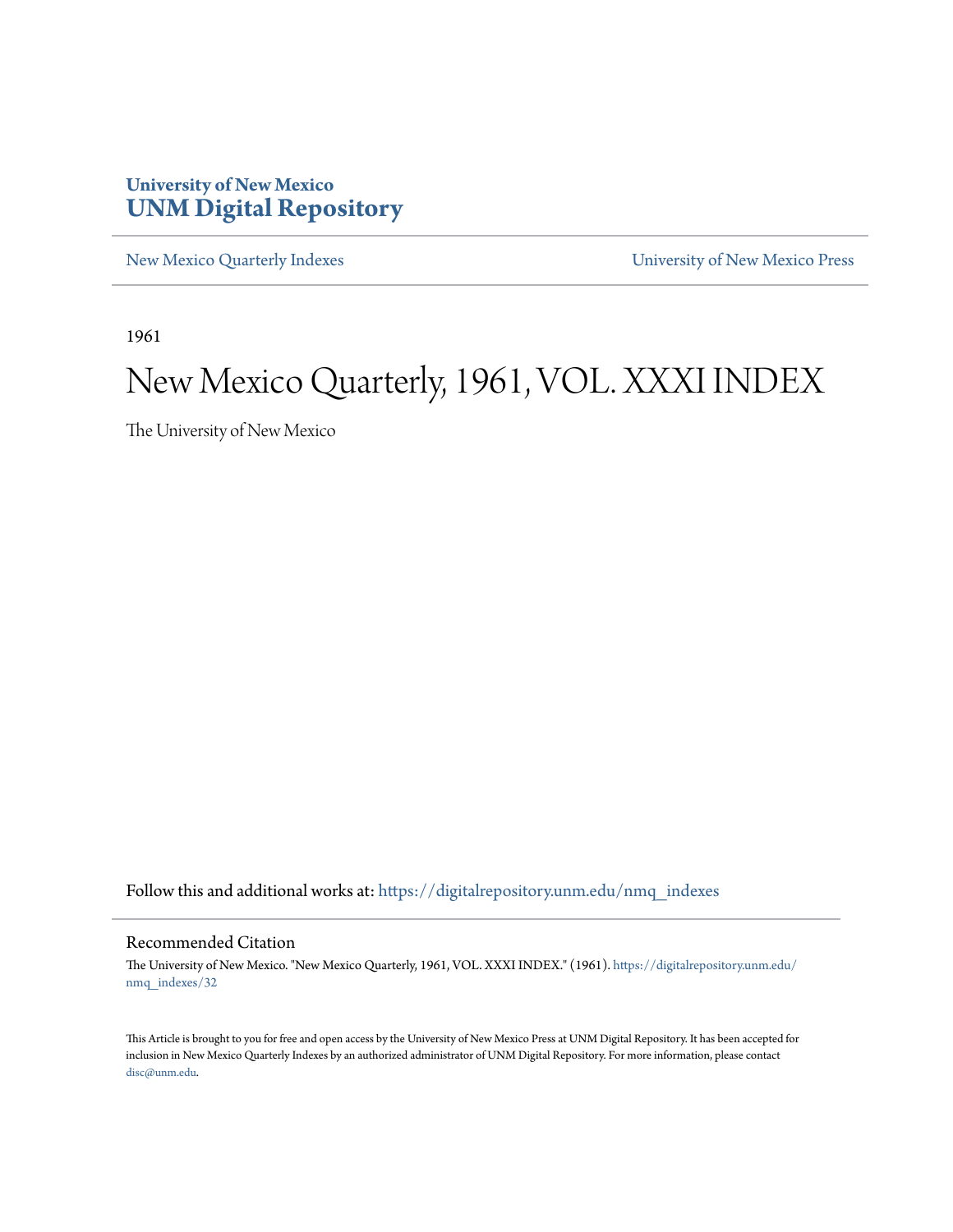## CURRENT PERIODICAL SERIES

ISSUES:

## TITLE: NEW MEXICO QUARTERLY

DATE:

VOLUME:

 $31$ 

This publication is reproduced by agreement with the publisher. Extensive duplication or resale without permission is prohibited.

University Microfilms, Ann Arbor, Michigan,

# PUBLICATION NO.: 216

 $Spring 1961 - Winter 1961/62$ 

 $1 - 4$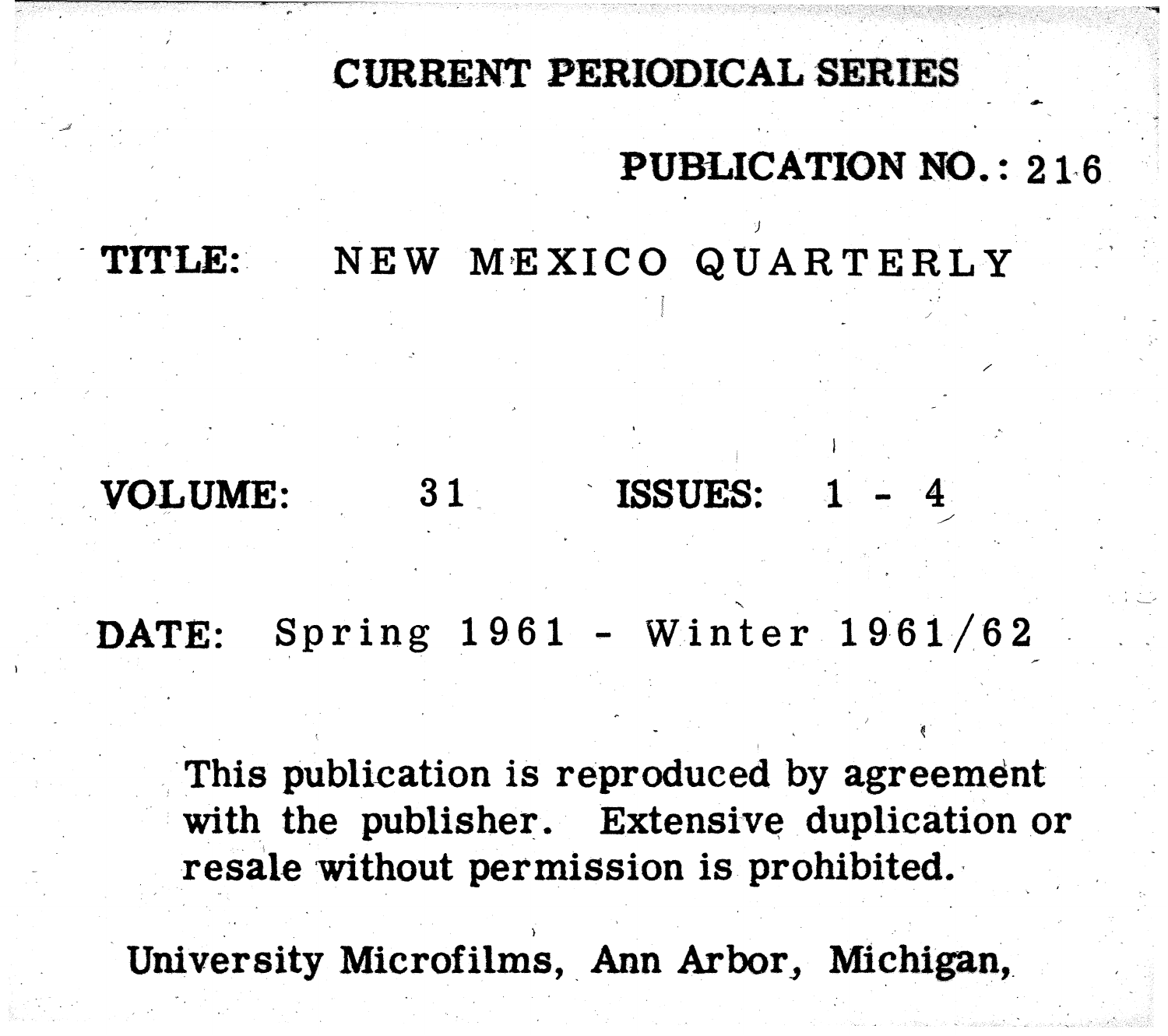ly aim she throws more than cushions and Coca-Cola bottles in a way that would make a strong man wince. In her moments of truth, she goes in over the horns. She makes an interesting but perhaps too sweeping generalization comparing the brand of fighting in border rings with that of deeper Mexico and the capital. The heroes of the frontier are the *valientes*, those circus clown-daredevils who pass the bull kneeling, touch the horn, kiss the forehead, turn the back, sit on the estribo, and play telefono. The artists are those who perform in the center of the southern rings with their slow classic passes and sculptural cape ef-

fects. Some Mexican matadors, she observes, have mastered both styles, reserving one for the border and one for Mexico, taking their cue as necessary from the crowd.

A short chapter is reserved for each matador, who is introduced by his formal portrait in *traje de luces*, the "suit of lights," profusely illustrated with excellent and most typical photographs illustrating the fine points of his style, together with penand-ink sketches. The only drawback to such a book, is that a sequel must be written in another decade. However, this is Mexican bullfighting at its best, right now. -Richard C. Angell

## INDEX TO VOLUME XXXI

#### **ARTICLES**

Barker, Omar & Elsa. Hermit of the Mountain, 349 Forman, Henry James. On a Letter from Mary Austin, 339

Grelick, Vivian Nora. Goya, a Visual Prophet, 133 Hillegas, Mark R. Dystopian Science Fiction, 238 Jeffrey, Lloyd N. The Western Cow Pony, 317 Jenkinson, James. Closed Forever . . . . a portfolio of New Mexico ghost towns, 205

Knode, Jay C. Research and Adoration, 291

MacDonell, George N. Rubén Dario, Poet of the Western World, 105

Paullada, Stephen. Some Observations on the word "Gaucho," 151

Randall, John H., III. Willa Cather, The Middle West Revisited, 25

Stinson, Barbara Rogers. Roundup, 50

#### **FICTION**

Eisman, Lucille. Fidelity, 345

Ferguson, Joseph. Gibralter from the Underground, 55

Halliday, Norman. The Old Post, 141 Jacobus, Lee A. A Love Story, 164

Lafon, Jeryl W. Night of the Harvest, 113 Lawson, Jack B. The Tears of Things, 297 Moore, Jack B. I Wonder as I Wander, 3. Muro, Amado. Street of the Crazy Women, 195 Tushnet, Leonard. The Logic of Magic, 250

#### **ILLUSTRATIONS**

Baumann, Gustave. Drawing, 54 Beerbohm, Max. Drawings, 79, 81 Boyd, Connie Fox. Drawing, Cover No. 1 Browne, Li. Drawing, 194 Hurd, Peter, Drawings, 64, 163 Kernberger, Karl. Photos, 209-24, cover No. 3 Kurman, Richard. Drawing, cover No. 4 Lau, Percy. Brazilian drawings, 316 Peters, Dorothy L. Drawing, 76 Ray, Man. Drawing, 263 Smith, Patricia. Drawings, 256, 274 Taylor, Kim. Block print, 183 Wolfinbarger, Harold A. Jr. Drawing, 380

#### **DRAMA**

381

Hosain, Khwaja Shahid, The Square Peg, 331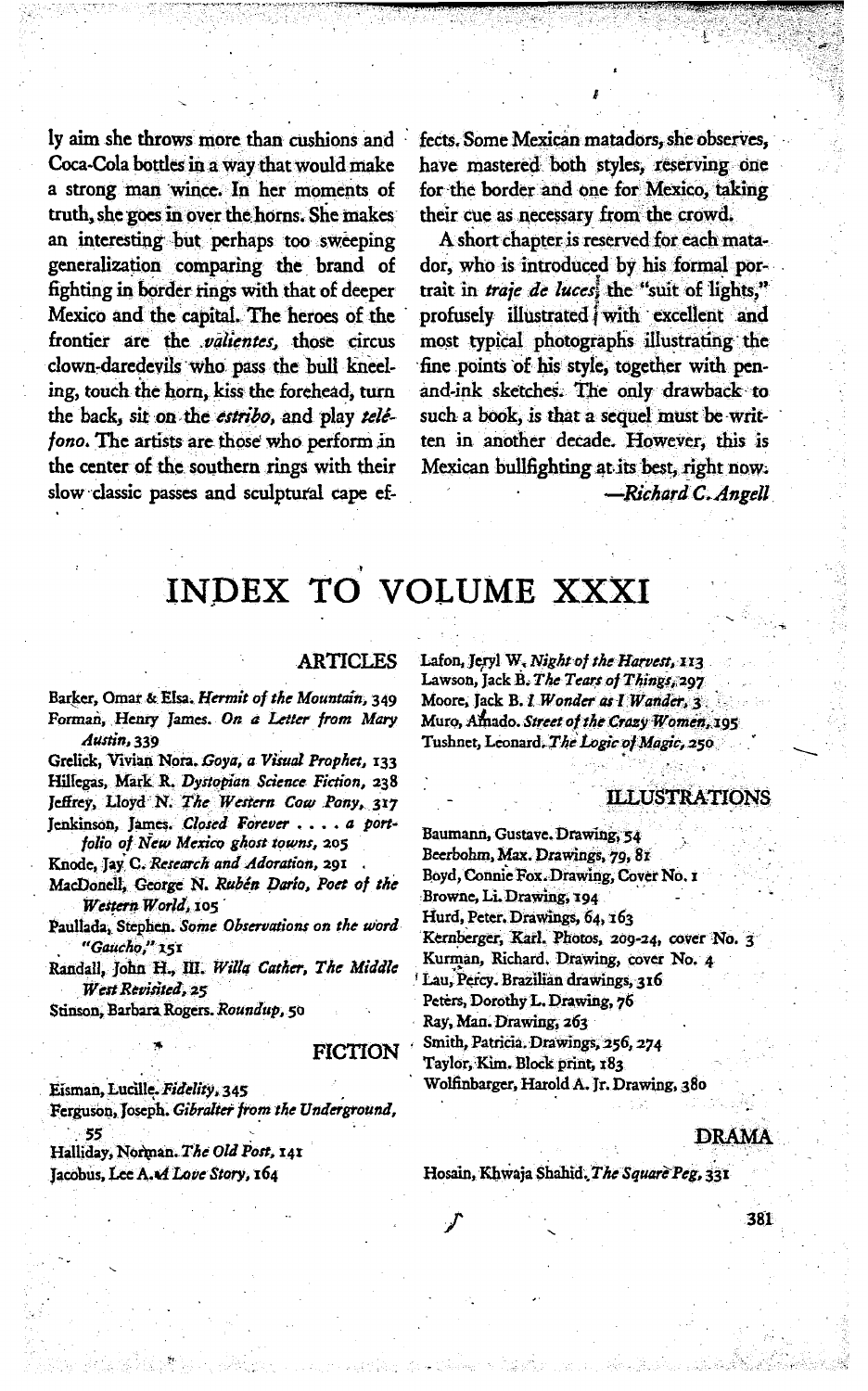#### VERSE

Ankenbrand, Frank, Jr. Broken Song, 310; Robinson Jeffers, 311. Beum, Robert. The Planetarium Star Show, 42. Buxton, Margaret. A Double Portion of Thy Spirit, 230-Cary, Carl. The Sound of Rock, 37 Cooperman, Stanley. Five O'Clock, 231 Crosno, Maude Davis. To Constance, 237 Darr, Ann. To a Father Stewing about His Sons, 360 De Vito, Ethel Barnett. Aphrodite, 39 Douglas, Gilean. Coronach for Spring, 315 Dunetz, Lora, No Rot Shall Overtake Us (after Baudelaire), 41 Elser, Richard, Letter to Witter Bynner Written during a Spring Storm, 42 Goethe, Johann Wolfgang von. All Passes, 348 González, Rafael Jesús. To the Old Woman, 358 Gronowicz, Antoni. Of a Maid and Eyes Autumnal, 359 Hagiwara, Sakutaro, The Blue Flute, 23 Hall, Frances. Penelope: 1962, 363 Jacobs, Elijah L. Oklahoma Territory, 99 Jenkinson, James M. Prison Song, 312 Johnson, Geoffrey. The Racers, 227 Johnson, Robin. Pacific Sunset, 140 Kanfer, Allen. The Hippopotamus Can Also Sing, 360 Kaschnitz, Marie Luise, Dear Sun, 41 Kasper, Patricia. Directions, 44 Keith, Marshall. Capitulation to the South, 362 Keranen, D. To Krazy Kat, 229 Kessler, Jascha. High Summer, 232. Kroll, Ernest. Moonlight in Coconino County (Remembering Krazy Kat), 228 Lepore, D.J. The Setting is withal Appropriate, 357 Maruyama, Kaoru. The Sea in the Daytime, 24 McKee, John D. Time, 231 Memmo, Paul E. Jr., trans., Three Sonnets of Michelangelo, 148 Michelangelo, Three Sonnets, 148 Miller, Perry B. Montmartre, 236 Momaday, N. Scott. The Bear; Buteo Regalis; Pit  $Viper, 46$ Morris, Herbert, Indies, 129 Nathan, Norman. Solid-Abstract, 361 Newman, Paul B. The Snowman, 314 Overmyer, Barbara Haar. Two Ghosts, 236

Ote, Takuji. A Swaying Phantom, 22

Parker, Bonnie. Prescience, 237

Pettinella, D. M., trans., Sorrento, by Rafael Heliodoro Valle, 362

Philbrick, Charles. Two Releases (1945, 1959), 48

- Pini, Purcy H. After the Rain; A Human Cry, 312 Powell, James. Alfama, 49.
- Quinn, Sister M. Bernetta, O.S.F. Pilgrim of the Future, 356
- Roszak, Theodore. The Elemental Diction, 40
- Sasayawa, Yoshiaki. The Village, 23

Schwebell, Gertrude C. (trans.) Dear Sun, 41

Shipley, Margaret Cobb. D. H. L., 234

- Shuford, Gene. Three Landscapes, 38
- Smith, Howard, Jr., Five Signs of Winter at Pojoaque, 249; Old Tonio Getting the Squeeze, 235
- Spencer, Bessie Saunders. From Ancient Embryo, 235

Tanikawa, Shuntaro, When the Wind is Strong, 21 Taylor, John. Night, 231

Tobias, John. Reflections on a Gift of Watermelon Pickle Received from a Friend called Felicity, 45

Tsuboi, Shigeji. The Star and the Dry Grass, 24

Turner, Mrs. A. T. A Single Creature, 234

Valle, Rafael Heliodoro. Sorrento, 362

Ueda, Makoto. (trans.), Translations from the Japanese, 21

Weeks, Ramona Maher. Sunken-Galleon, 132

Wessel, Veris, Declination, 44

West, Muriel. Spring Song of the Clear Blue Flower, 313

Wittington, Curtis, Jr. A Lecture on Diction, 40 Wood, Clifford. *Return Trip*, 308

#### **BOOK REVIEWS**

Adler, Betty, comp., with Jane Wilhelm, asst. H.L.M.: The Mencken Bibliography, 280

Aiken, Conrad. Selected Poems, 279

- Alighieri, Dante. Inferno; Purgatorio; Paradiso (trans. John D. Sinclair), 272
- Alighieri, Dante. The Purgatorio (trans. John Ciardi), 272

Barstow, Stan. A Kind of Loving, 87

Baur, John E. Christmas on the American Frontier, 1800-1900, 374

Butt, Paul D. Branch Banking and Economic Growth in Arizona and New Mexico, 87

**VOLUME XXXI** 

382